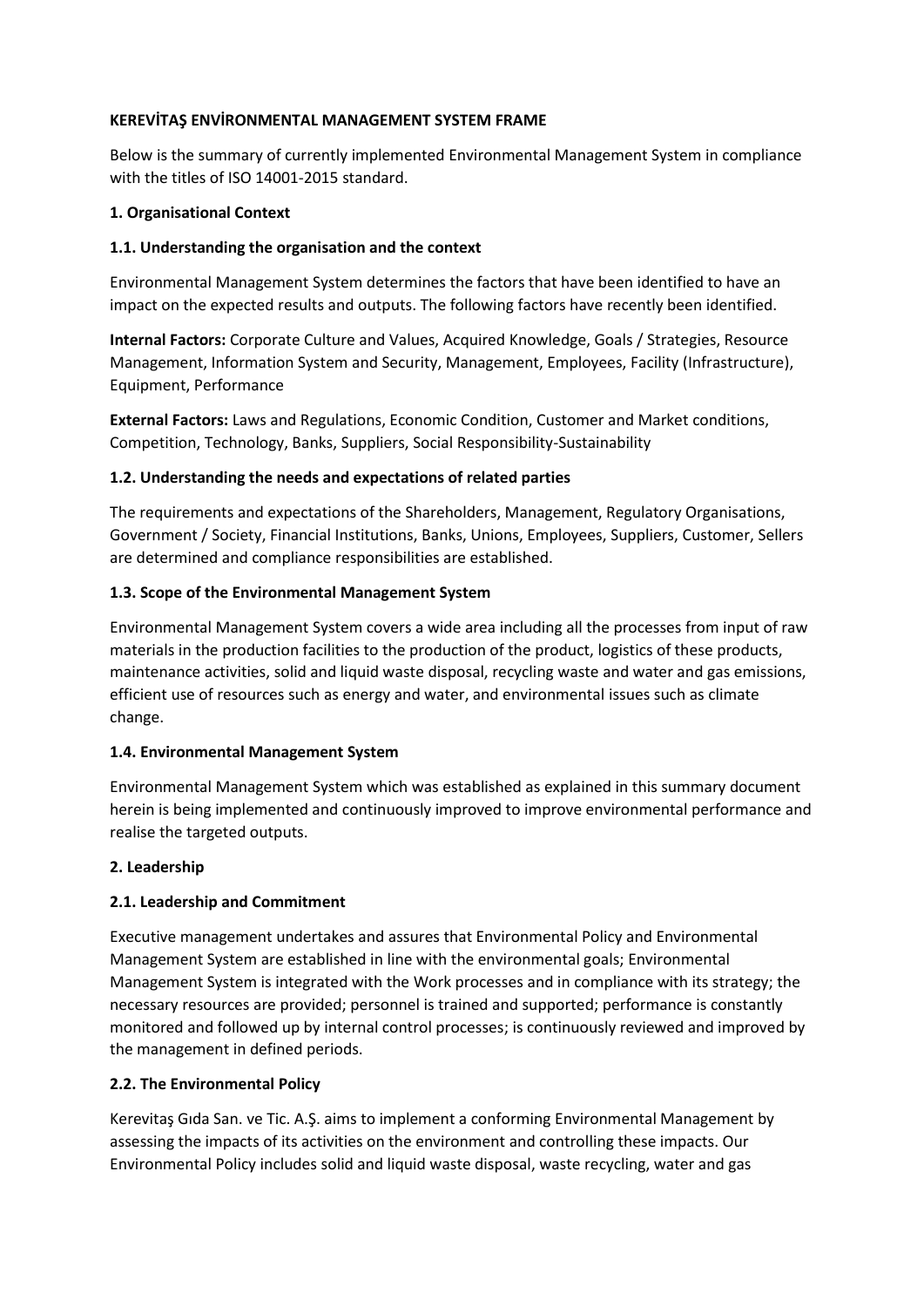emissions, efficient use of resources such as energy and water, and other environmental issues such as climate change.

To leave a more habitable planet to the next generations and to preserve the natural resources and achieve sustainable development; core duties including developing and implementing projects aiming to raise public awareness starting with our employees; minimising environmental risks by assessing and controlling them; responding to customer requests and expectations in the best possible way by using environmentally-friendly products; enabling continuous development of environmental performance with the principle of preventing environmental pollution throughout all stages of the service.

# **2.3. Corporate duties, authorities and responsibilities**

Establishment, effective implementation and continuation of the processes as part of the Environmental Management System are enabled.

Responsible personnel and their authorities and duties are determined and announced. Necessary training is provided and awareness is raised.

Environmental Management System is monitored and measured by the determined responsible personnel and the results are reported to the senior management.

#### **3. Planning**

### **3.1. Activities to determine risks and opportunities**

#### **General**

Environmental Management System is used to define the internal and external factors that have been determined to have impact on reaching the expected results and outputs, and the requirements and expectations of the related parties as well as compliance responsibilities. Thus, the necessary processes are planned, implemented and updated.

#### **Environmental Aspects**

Environmental aspects related to activities, products and services are determined through the lifecycle approach as part of Environmental Management System. Environmental Aspects are announced to all employees.

Threats and opportunities related to environmental aspects, criteria regarding the determination of these threats and opportunities and documents regarding key environmental aspects are issued and updated.

#### **Compliance responsibilities**

Compliance responsibilities regarding environmental aspects are determined and the related authorities are given easy access to these responsibilities. Responsibilities are taken into account during the creation, continuation and update of Environmental Management System.

#### **Planning activity**

Integration of key environmental aspects with related risks and opportunities, compliance responsibilities, processes related to the environmental management system and other work processes is planned. Implementation of these plans and effectiveness of the implementation are provided.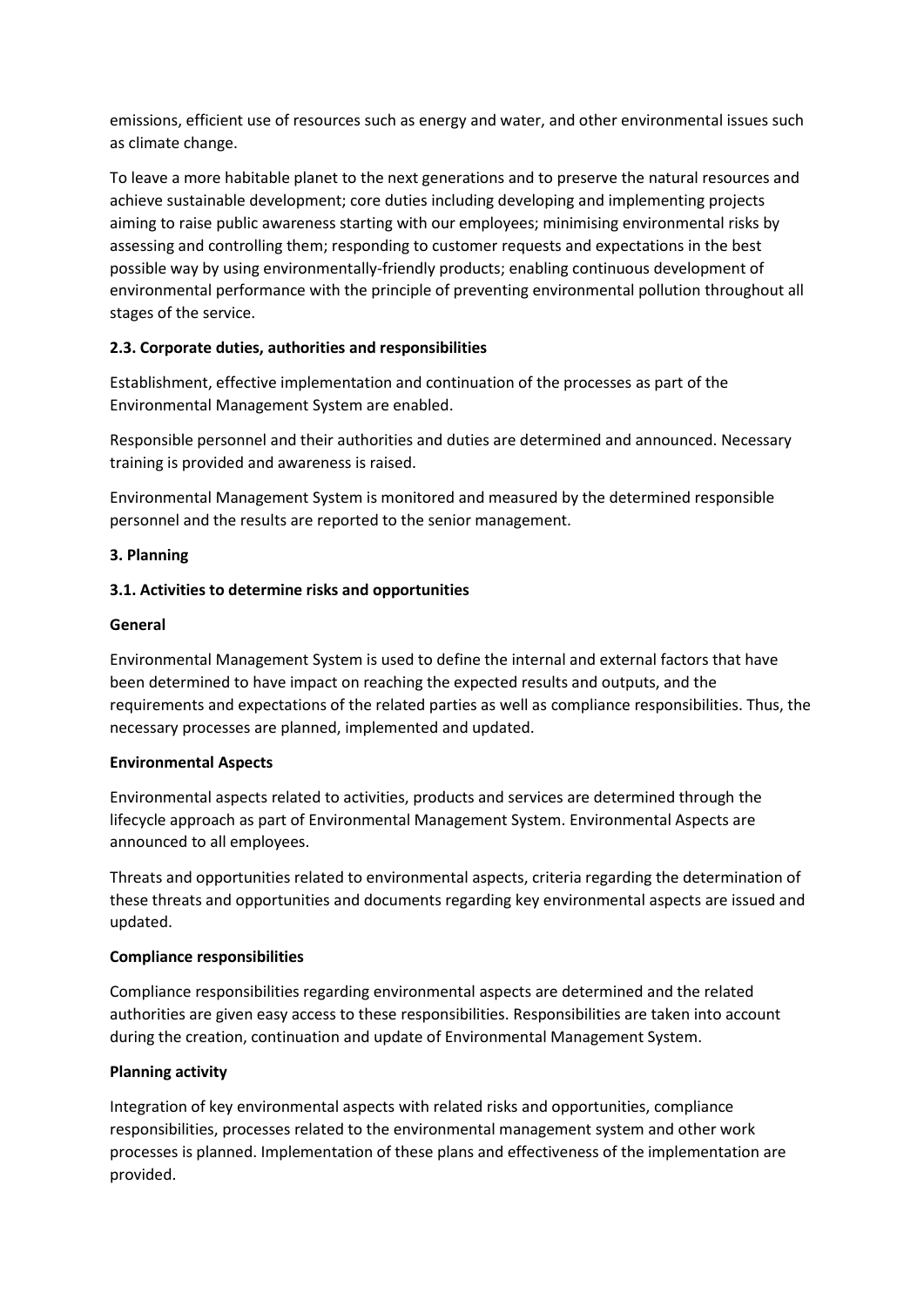### **3.2. Environmental goals and related planning**

#### **Environmental Goals**

In line with the environmental policy, measurable environmental goals are set and announced to the personnel. Implementation of these environmental goals is monitored and updated.

## **Planning activities to reach environmental goals**

Threats are defined and risks are assessed as part of Risk Analysis-Assessment Procedures. Necessary steps and resources, responsible personnel, dates or frequencies and related periods are planned. Compliance between other processes and plans related to environmental goals is observed and necessary control measurements are applied.

### **4. Support**

### **4.1. Resources**

Necessary infrastructure requirements such as information (corporate, environmental, external), personnel, building, facility, working areas, instalments, transportation, software, hardware, etc. are determined and provided for the implementation, protection, continuation and continuous improvement of Environmental Management System.

### **4.2. Competency**

Competencies and criteria related to each role and function of Environmental Management System are determined. Suitable assignments and training are implemented in order to provide competency. Necessary experience, education and training criteria are defined in job descriptions.

#### **4.3. Awareness**

Necessary activities are carried out in order to raise employee awareness in environmental policy and key aspects and impacts of the activities, requirements of environmental goals, performance and compliance, and the impacts of their inadequacy in terms of compliance.

#### **4.4. Communication**

#### **General**

Effective communication processes have been defined in relation to when, how, through which channel and with whom should communication be established in order to ensure the success and continuation of Environmental Management System.

#### **Internal Communication**

Environmental Management System and related information and revisions are communicated to all employees at all levels via electronic mails, boards, audio messages and other means.

#### **External Communication**

Various elements of Environmental Management System, particularly performance indicators, are disclosed to the public. Disclosed information is ensured to be reliable and consistent with the information as part of Environmental Management System.

#### **4.5. Documented information**

**General**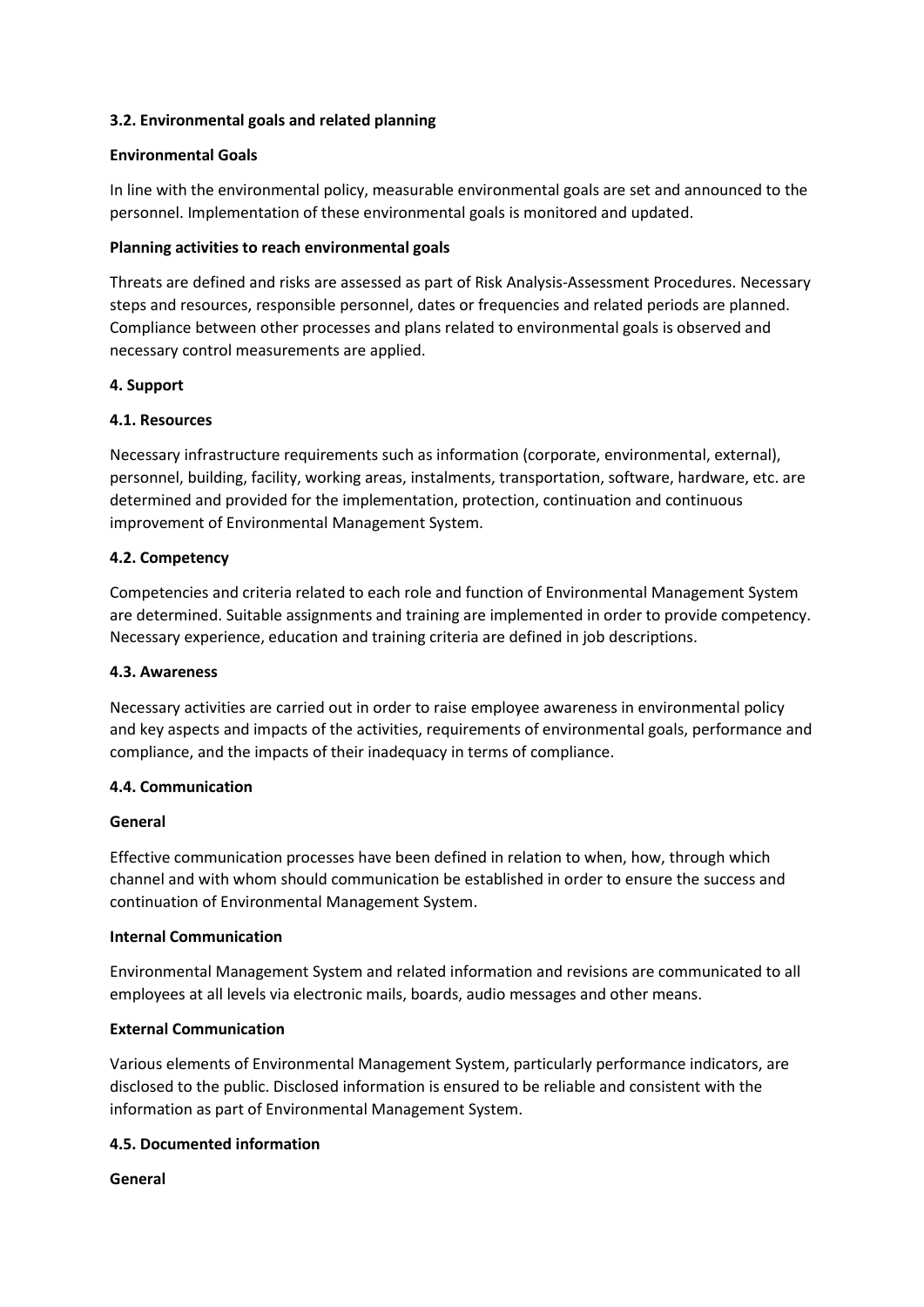All necessary information as part of Environmental Management System and other information considered to contribute to increasing the effectiveness are documented.

### **Issuing and updating**

Information included in the Environmental Management System (Handbook, Procedure, Quality Plans, Process Definitions, Instructions, Support Documents), applications in processes regarding the environment management, control, training, audit and review activities and documentation including external resources are reviewed for continuous improvement and updated as necessary.

Rules regarding how the processes of issuing and updating will be carried out and authorisations have been determined.

### **Governance of Documented Information**

Availability, compliance and suitable protection of documented information are provided as part of Environmental Management System.

Principles regarding distribution, access, re-access and use of information subject to documentation, archiving and protection, including protection of its quality, controlling changes, storage and disposal have been determined and are being implemented.

### **5. Operation**

# **5.1. Operational planning and control**

Necessary operational processes are established as part of environmental risks and opportunities in order to fulfil the compliance responsibilities that correspond to environmental aspects and issues, to prevent and reduce undesired impacts, to enable continuous improvement and to benefit from opportunities. Life cycle approach is used while creating processes. These processes are implemented, controlled, reviewed and continuously improved.

#### **5.2. Emergency preparedness and response**

Response plans are prepared in order to prevent or reduce adverse environmental impacts during emergencies, employees are trained in line with these plans and drills are conducted. Plans are periodically reviewed, especially after emergencies and drills, and are improved with updates.

#### **6. Performance Assessment**

#### **6.1. Monitoring, measuring, analysis and assessment**

#### **General**

Environmental performance is continuously monitored and measured. It is assessed and analysed through established criteria, suitable indicators and methods within defined periods and frequencies.

#### **Assessment of compliance**

Necessary processes have been defined for the assessment of compliance of Environmental Management System to all relevant legal responsibilities. Information is obtained about the status of compliance.

#### **6.2. Internal audit**

**General**